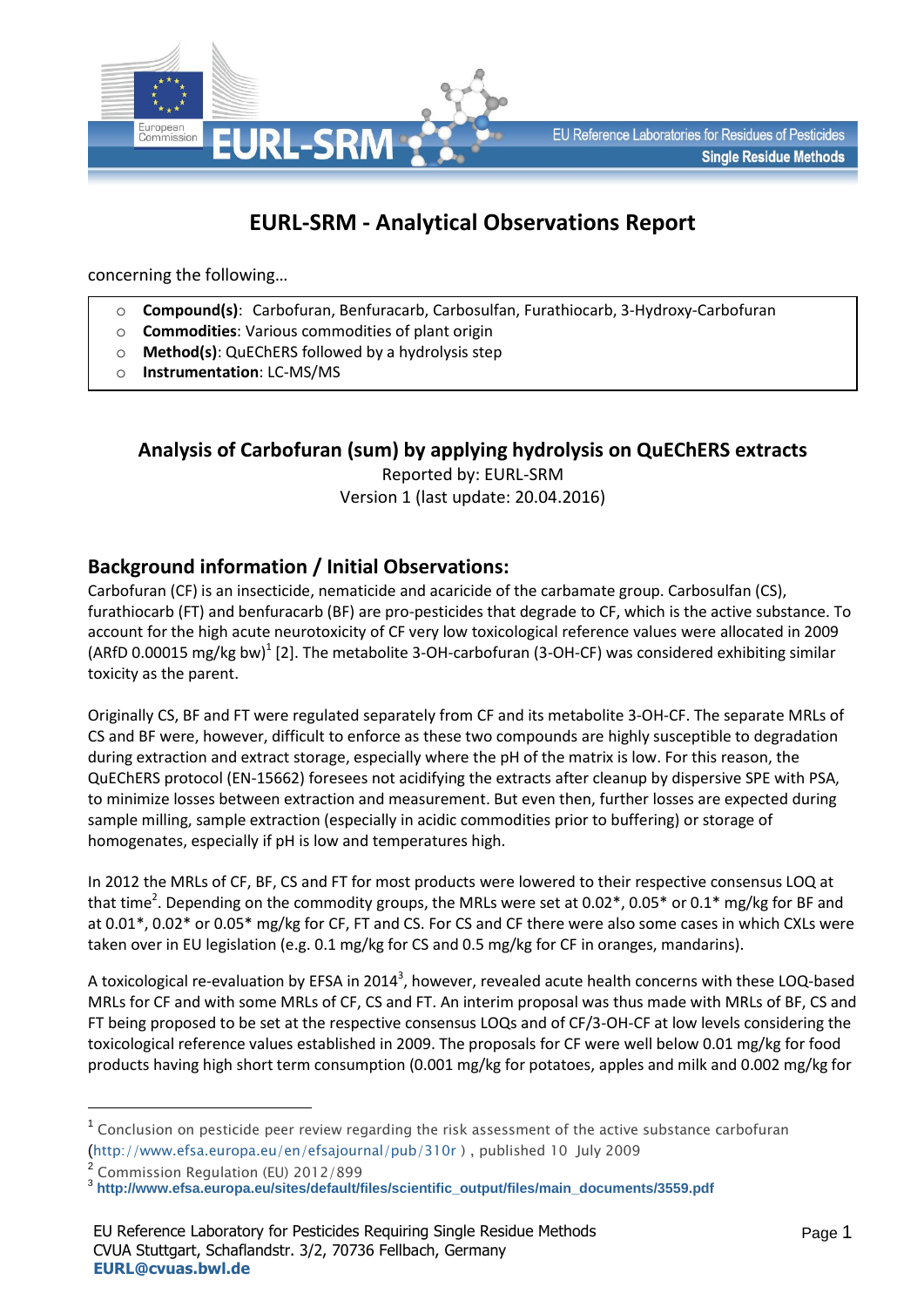

stone fruits, grapes, fruiting vegetables, brassica vegetables, salad plants and stem vegetables). All these MRL\*s were calculated to be safe based on the toxicological endpoints of BF, FT and CS (see Table 1).

|                  | Carbofuran     |                  |                                                                 | <b>Carbosulfan</b>        |                     | <b>Benfuracarb</b> |                  | <b>Furathiocarb</b> |                  |
|------------------|----------------|------------------|-----------------------------------------------------------------|---------------------------|---------------------|--------------------|------------------|---------------------|------------------|
| <b>Commodity</b> | MRL *<br>mg/kg | %<br><b>ARfD</b> | <b>Note</b>                                                     | MRL <sup>*</sup><br>mg/kg | $\%$<br><b>ARfD</b> | MRL *<br>mg/kg     | %<br><b>ARfD</b> | MRL *<br>mg/kg      | %<br><b>ARfD</b> |
| <b>Oranges</b>   | 0.01           | 60               | applying a PF for<br>fruit/pulp of 0.1                          | 0.01                      | 27%                 | 0.02               | 13%              | 0.01                | 22%              |
| <b>Apples</b>    | 0.001          | 65%              |                                                                 | 0.01                      | 20%                 | 0.02               | 10%              | 0.01                | 16%              |
| <b>Tomatoes</b>  | 0.002          | 78%              |                                                                 | 0.01                      | 30%                 | 0.02               | 15%              | 0.01                | 25%              |
| <b>Cucumber</b>  | 0.002          | 78%              |                                                                 | 0.01                      | 30%                 | 0.02               | 15%              | 0.01                | 25%              |
| <b>Potatoes</b>  | 0.001          | 103%             | slight exceedance<br>acceptable as<br>potatoes are<br>processed | 0.01                      | 31%                 | 0.02               | 15%              | 0.01                | 26%              |
| <b>Onions</b>    | 0.002          | 106%             | slight exceedance                                               | 0.02                      | 16%                 | 0.05               | 10%              | 0.02                | 13%              |

Separately regulating BF, CS and FT proved, however, to be of concern not only because of the abovementioned analytical difficulties but even more so because of acute risks potentially arising following degradation of the 3 pro-pesticides to CF during industrial or household processing. Experiments conducted by the EURL-SRM and shown in this observation report demonstrated that the proposed MRLs for BF, CS and FT are indeed toxicologically rather critical. Finally it was decided to include CS, BF and FT in the new residue definition, for CF in food of plant origin and honey, which was established in 2015<sup>4</sup>. For food products having high short term consumption the MRLs for CF (sum) were set well below 0.01 mg/kg (0.001 mg/kg for potatoes, apples and milk and 0.002 mg/kg for stone fruits, grapes, fruiting vegetables, brassica vegetables, salad plants and stem vegetables). For products of animal origin the current residue definition refers to 3-OH-CF (free and conjugated).

A concern for the laboratories was whether these very low MRLs can be effectively enforced given the 5 components included in the residue definition for CF (sum). A quantitative conversion of CS, BF and FT to CF during analysis was thus considered highly beneficial, as it reduces the number of compounds to be analytically determined from five to only two (CF and 3-OH-CF).

**.** 

<sup>4</sup> Commission Regulation (EU) 2015/399

EU Reference Laboratory for Pesticides Requiring Single Residue Methods CVUA Stuttgart, Schaflandstr. 3/2, 70736 Fellbach, Germany **[EURL@cvuas.bwl.de](mailto:CRL@cvuas.bwl.de)**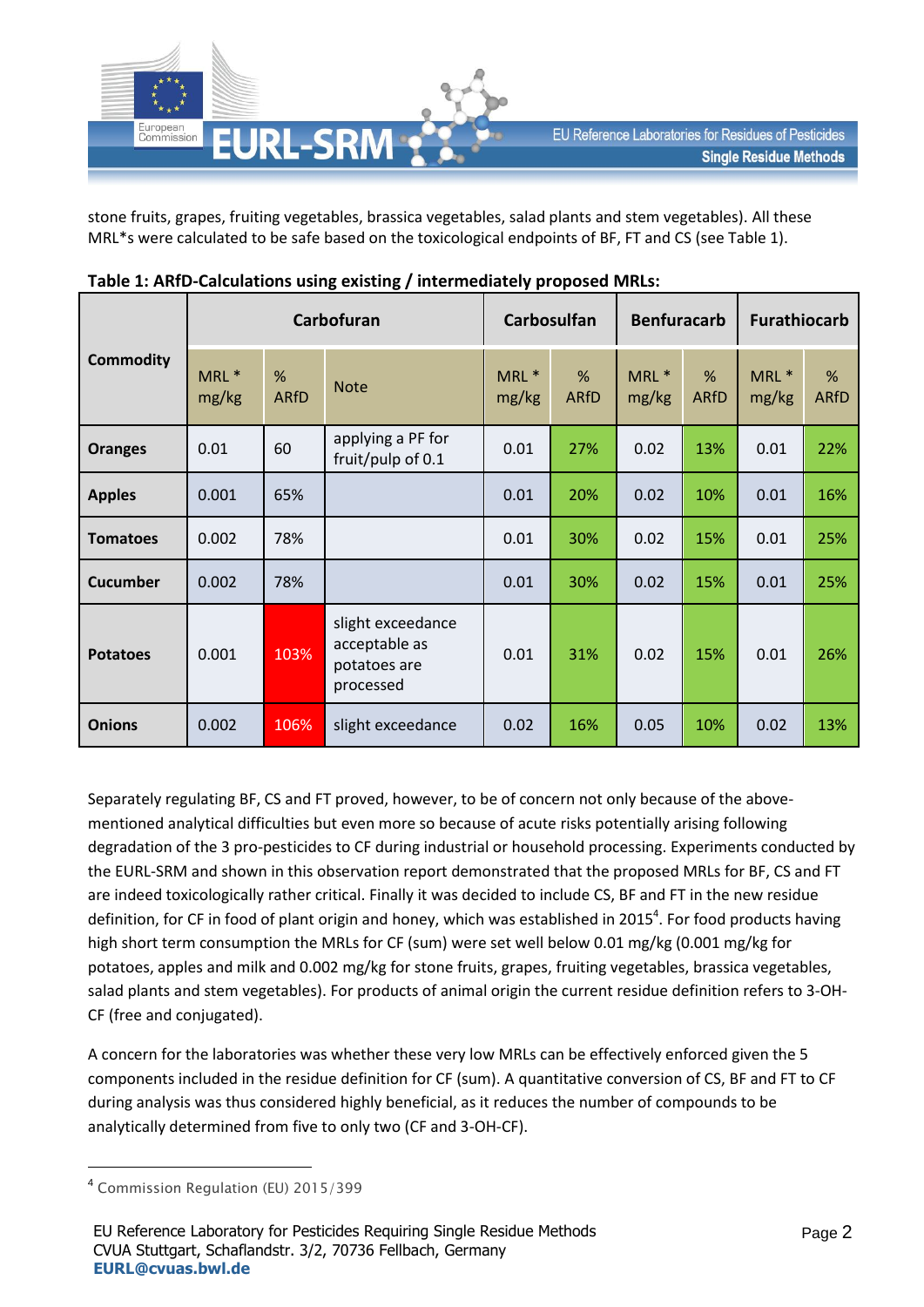

The observations described in the following concern the following topics:

- a) Acute risk calculations at different conversion rates of BF, FT and CS to CF
- b) Conversion rates of BF, FT and CS to CF in a simulated household processing experiment
- c) Recoveries of BF, CS, and FT using EN-15662
- d) Stability experiments of BF, FT and CS in QuEChERS extracts of different pH
- e) Intentional hydrolysis of BF, FT and CS to CF at various conditions

### **Compound profile:**

CF is an insecticide, nematicide and acaricide of the carbamate group. CS, FT and BF are pro-pesticides that degrade to CF, which is the active substance. None of the four compounds is approved in the EU but there are still uses in other countries. Carbofuran acts against soil-dwelling and foliar-feeding insects (including wireworms, white grubs, millipedes, fruit flies, bean seed flies, root flies, flea beetles, weevils, aphids and thrips) and nematodes in vegetables, ornamentals, beet, maize, sorghum, sunflowers, oilseed rape, potatoes, alfalfa, peanuts, soya beans, sugar cane, rice, cotton, coffee, cucurbits, tobacco, lavender, citrus, vines, strawberries, bananas, mushrooms, and other crops. [1] A recent import-tolerance request for mushrooms from China (exposed through rice straw) was rejected following the toxicological re-evaluation of CF.

| <b>Carbofuran</b>            |                                                                                                         | Carbofuran           |
|------------------------------|---------------------------------------------------------------------------------------------------------|----------------------|
| <b>Mode of action</b>        | Systemic, with predominantly contact and stomach action [1]                                             | $H_3C$               |
| LogP                         | 1.8 at 20°C, no effect of pH [2]                                                                        | NΗ                   |
| <b>Water solubility</b>      | 315 mg/L at 19.5°C +/- 2.0 °C, no effect of pH [2]                                                      | CH <sub>3</sub><br>Ω |
| <b>Stability</b>             | Unstable in alkaline media. Stable in acidic and neutral media.<br>Decomposes >150 °C [1]               | CH,                  |
| <b>Residue definition EU</b> | Food of plant origin and honey: "Carbofuran (sum of carbofuran (including any carbofuran generated from |                      |
|                              | carbosulfan, benfuracarb or furathiocarb) and 3-OH carbofuran expressed as carbofuran)"                 |                      |
|                              | Food of animal origin: "3-OH-carbofuran (free and conjugated) expressed as carbofuran"                  |                      |
| <b>Registration Status</b>   | Not approved within the EU                                                                              |                      |
| <b>ADI</b>                   | 0.00015 mg/kg bw/day (2009) [2]                                                                         |                      |
| <b>ARfD</b>                  | $0.00015$ mg/kg bw (2009) [2]                                                                           |                      |
| <b>Main metabolite</b>       | 3-Hydroxycarbofuran                                                                                     | Ω<br>CH <sub>3</sub> |

#### **Facts at a glance:**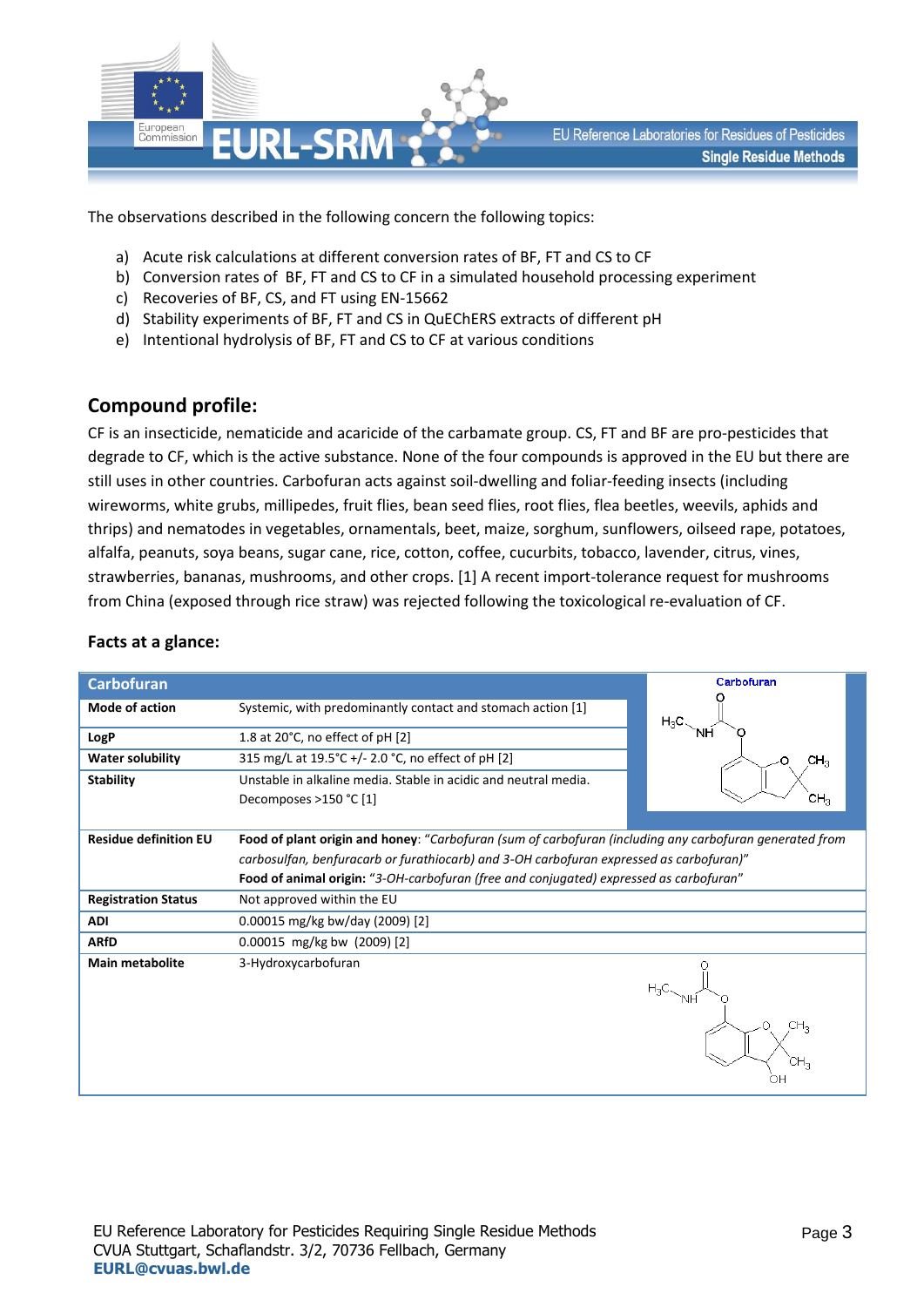

#### **The following pro-pesticides metabolize to carbofuran (the active component):**

| <b>Benfuracarb</b>           |                                                                         |                                                                                                                                         |
|------------------------------|-------------------------------------------------------------------------|-----------------------------------------------------------------------------------------------------------------------------------------|
| <b>Mode of action</b>        | Systemic and contact insecticide with stomach and contact<br>action [1] | $CH_3$ CH(CH <sub>3</sub> ) <sub>2</sub><br>OCON · S - NCH <sub>2</sub> CH <sub>2</sub> CO <sub>2</sub> CH <sub>2</sub> CH <sub>3</sub> |
| LogP                         | 4.22 (25°C) [2]                                                         | CН,                                                                                                                                     |
| <b>Water solubility</b>      | 8 (20°C, pH 4) [2]                                                      |                                                                                                                                         |
| <b>Stability</b>             | Stable in neutral and weakly basic media, but unstable in               | CН,                                                                                                                                     |
|                              | acidic and strongly basic media. Stable up to 190 °C [1]                |                                                                                                                                         |
| <b>Residue definition EU</b> | See carbofuran                                                          |                                                                                                                                         |
| <b>Registration Status</b>   | Not approved within the EU                                              |                                                                                                                                         |
| <b>ADI</b>                   | $0.01$ mg/kg bw/day (2009) [2]                                          |                                                                                                                                         |
| <b>ARfD</b>                  | 0.02 mg/kg bw (2009) [2]                                                |                                                                                                                                         |
|                              |                                                                         |                                                                                                                                         |

| <b>Furathiocarb</b>          |                                                          |                  |
|------------------------------|----------------------------------------------------------|------------------|
| <b>Mode of action</b>        | Systemic insecticide with contact and stomach action [1] |                  |
| LogP                         | 4.6 (25 $°C$ ) [1]                                       |                  |
| <b>Water solubility</b>      | 11 (25°C) [1]                                            | H <sub>3</sub> C |
| <b>Stability</b>             | Stable up to 400 °C [1]                                  | $H_3C$           |
| <b>Residue definition EU</b> | See carbofuran                                           |                  |
| <b>Registration Status</b>   | Not approved within the EU                               |                  |
| <b>ADI</b>                   | 0.0035 mg/kg bw/day (RMS 1999) [3]                       |                  |
| <b>ARfD</b>                  | 0.006 mg/kg bw (RMS 1999) [3]                            |                  |

| <b>Carbosulfan</b>           |                                                          |                             |
|------------------------------|----------------------------------------------------------|-----------------------------|
| <b>Mode of action</b>        | Systemic insecticide with contact and stomach action [1] | CH <sub>3</sub>             |
| LogP                         | 7.42 (25°C, pH-independent) [2]                          | OCO N - S - $N[(CH2)3CH3]2$ |
| <b>Water solubility</b>      | $0.11$ mg/L (25°C, pH 9) [2]                             |                             |
| <b>Stability</b>             | Hydrolysed in aqueous media [1]                          | CH <sub>3</sub><br>CН,      |
| <b>Residue definition EU</b> | See carbofuran                                           |                             |
| <b>Registration Status</b>   | Not approved within the EU [3]                           |                             |
| <b>ADI</b>                   | 0.005 mg/kg bw/day (2009) [2]                            |                             |
| <b>ARfD</b>                  | $0.005$ mg/kg bw (2009) [2]                              |                             |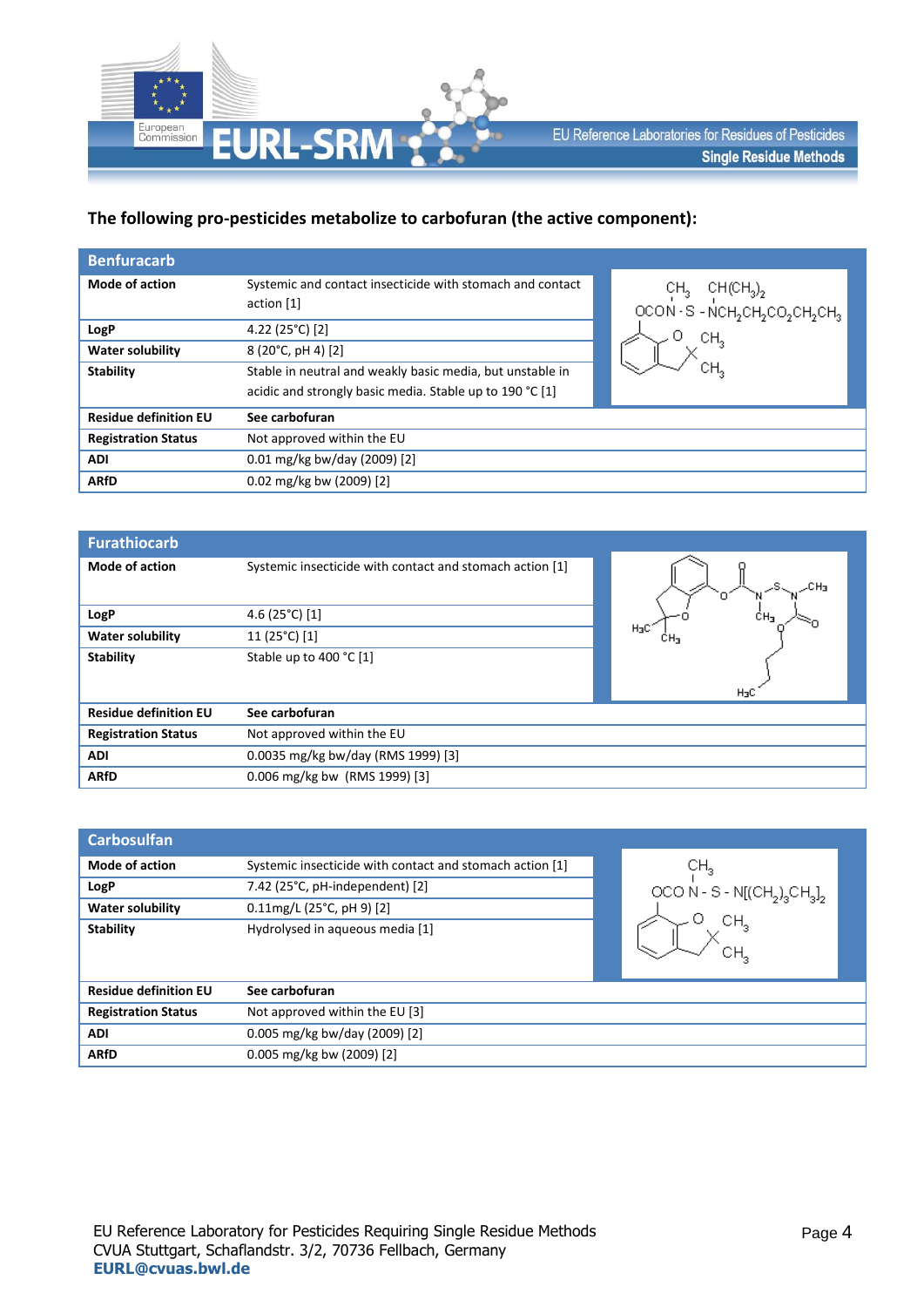

### **Experiments conducted and observations:**

## **Materials (exemplary<sup>5</sup> ):**

Carbofuran (purity 99,5%), purchased from Dr. Ehrenstorfer (Cat #: C11010000) Benfuracarb (purity 92%), purchased from Dr. Ehrenstorfer (Cat #: CA10475000) Furathiocarb (purity 99%), purchased from Dr. Ehrenstorfer (Cat #: C13970000) Carbosulfan (purity 98%), purchased from Dr. Ehrenstorfer (Cat #: CA11030000) 3-Hydroxycarbofuran (purity 98%), purchased from Dr. Ehrenstorfer (Cat #: C 11011000)

| LC                        | <b>WATERS Acquity UPLC</b>                                        |                                               |                           |  |  |  |  |
|---------------------------|-------------------------------------------------------------------|-----------------------------------------------|---------------------------|--|--|--|--|
| MS/MS                     |                                                                   | ABSCIEX 5500 Q-Trap, run in ESI positive mode |                           |  |  |  |  |
| <b>MRMs</b>               | 222.2/122.9; 222.2/165.1                                          |                                               |                           |  |  |  |  |
| Column                    | Acquity BEH C18, 2.1x100 mm, 1.7 µm                               |                                               |                           |  |  |  |  |
| Pre-column                | Acquity BEH C18, 2.1x5 mm, 1.7 µm                                 |                                               |                           |  |  |  |  |
| <b>Mobile Phase</b>       | A: 5 mmol NH <sub>4</sub> formate in purified water + 5% Methanol |                                               |                           |  |  |  |  |
|                           | B: 5 mmol NH <sub>4</sub> formate in Methanol                     |                                               |                           |  |  |  |  |
| <b>Gradient</b>           | Time (min)                                                        | <b>Mobile Phase A (%)</b>                     | <b>Mobile Phase B (%)</b> |  |  |  |  |
|                           | $\Omega$                                                          | 100                                           | 0                         |  |  |  |  |
|                           | 0.5                                                               | 60                                            | 40                        |  |  |  |  |
|                           | 7.5                                                               | 10                                            | 90                        |  |  |  |  |
|                           | 11.0                                                              | 10                                            | 90                        |  |  |  |  |
|                           | 11.1                                                              | 100                                           | $\Omega$                  |  |  |  |  |
|                           | 14.0                                                              | 100                                           | $\Omega$                  |  |  |  |  |
| <b>Flow</b>               | $0.4$ mL min <sup>-1</sup>                                        |                                               |                           |  |  |  |  |
| <b>Injection volume</b>   | 2 µL, partial loop with needle overfill                           |                                               |                           |  |  |  |  |
| <b>Column temperature</b> | $40^{\circ}$ C                                                    |                                               |                           |  |  |  |  |

#### **Table 2: Instrumentation details:**

#### **Table 3: MS/MS parameters (exemplary ABSciex 5500 Qtrap)**

| Substance                | Intensity      | Q <sub>1</sub> | Q <sub>3</sub> | <b>DP</b> | <b>CE</b> | <b>CXP</b>     |
|--------------------------|----------------|----------------|----------------|-----------|-----------|----------------|
| Carbofuran               | $\mathbf{1}$   | 222            | 123            | 76        | 29        | 6              |
|                          | $\overline{2}$ |                | 165            | 76        | 17        | 14             |
|                          | $\mathbf{1}$   |                | 190            | 71        | 17        | 10             |
| <b>Benfuracarb</b>       | $\overline{2}$ | 411            | 102            | 71        | 45        | 6              |
|                          | $\overline{3}$ |                | 74             | 71        | 67        | $\overline{2}$ |
|                          | $\mathbf{1}$   | 383            | 195            | 96        | 27        | 10             |
| <b>Furathiocarb</b>      | $\overline{2}$ |                | 252            | 96        | 19        | $\overline{2}$ |
|                          | $\overline{3}$ |                | 167            | 96        | 35        | 8              |
|                          | 1              |                | 118            | 86        | 29        | 20             |
| <b>Carbosulfan</b>       | $\overline{2}$ | 381            | 160            | 81        | 21        | 14             |
|                          | $\overline{3}$ |                | 76             | 76        | 53        | 6              |
| 3-Hydroxy-<br>carbofuran | 1              |                | 163            | 76        | 21        | 10             |
|                          | $\overline{2}$ | 238            | 181            | 76        | 17        | 10             |
|                          | $\overline{3}$ |                | 220            | 76        | 11        | 40             |

**<sup>.</sup>**  $5$  Disclaimer: Names of companies are given for the convenience of the reader and do not indicate any preference by the EURL-SRM towards these companies and their products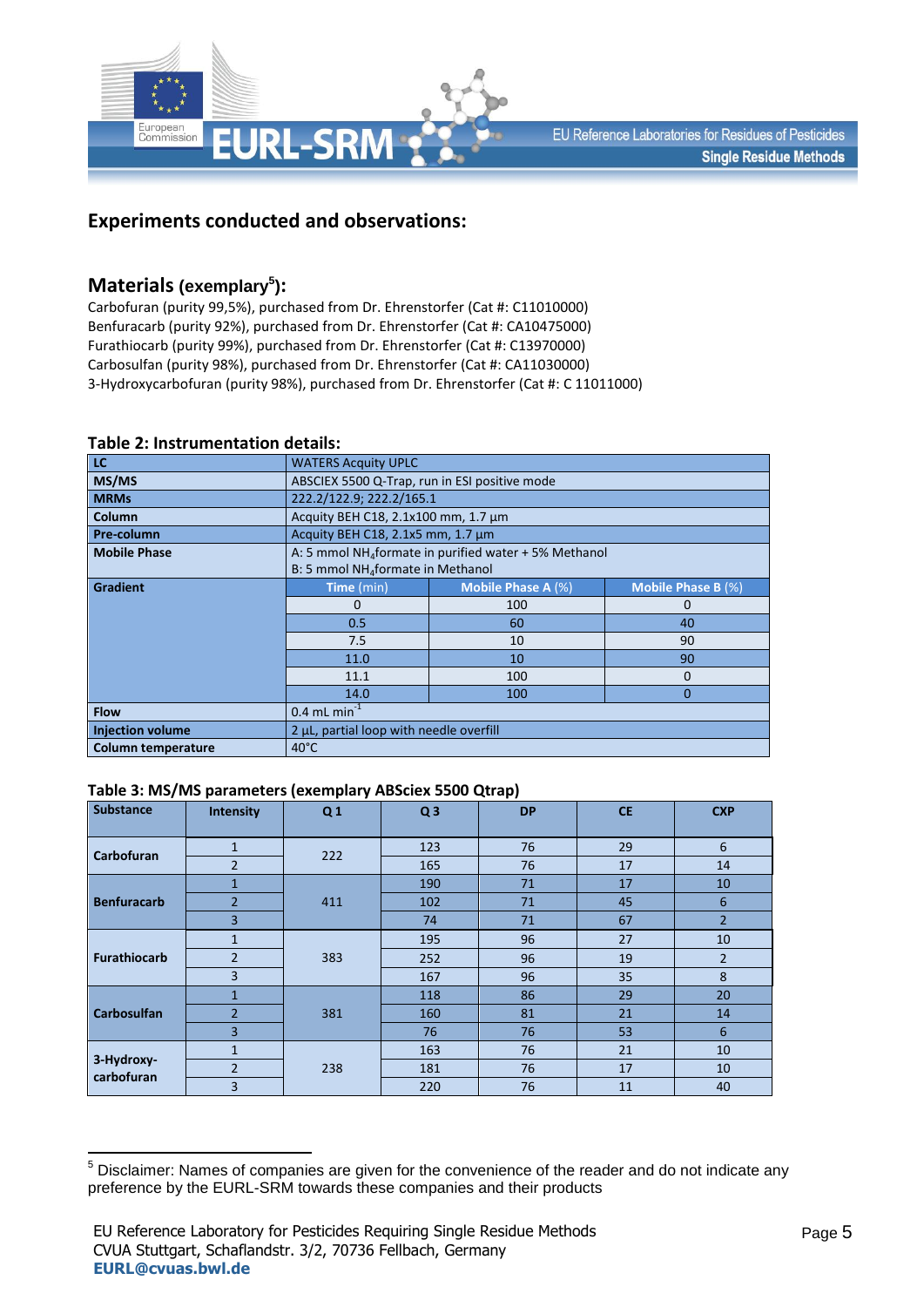

### **a) Acute risk calculations at different conversion rates of BF, FT and CS to CF:**

To start with, a theoretical exercise was conducted to demonstrate that already small conversion rates of BF, CS and FT to CF during food processing can potentially lead to toxicologically critical CF levels, even if the proposed MRLs for the three pro-pesticides were not exceeded.

The theoretical exercise was based on commodities with high portion sizes, namely oranges, cucumbers, tomatoes, apples, potatoes and onions. For these products the proposed MRLs were 0.01 mg/kg for CS and FT and 0.02 mg/kg for BF. Assuming residue levels at the supposedly safe MRLs proposed and considering the molecular weight factors between CF and the three pro-pesticides, it was calculated to which percentage the IESTI for CF was covered/exceeded if the conversion rates to CF were 10%, 20%, 30%, 50% or 100%. This calculation was done for each pro-pesticide commodity combination. Variability factors and the peeling factor in the case of oranges were already considered in the IESTI calculations done by EFSA.

These calculations are shown in Table 4a and 4b. Assuming a **0.01 mg/kg level** (the intermediately proposed MRL for FT and CS in these food products) already a conversion rate of 20% of any of the three pro-pesticides to CF would theoretically lead to an ARfD exceedances of CF in the case of potatoes and onions. The same applies for apples at a conversion rate of 30% and for tomatoes and cucumbers at a conversion rate of 50%. Assuming a **0.02 mg/kg level** (the intermediately proposed MRL for BF) already a conversion rate of 10% of any of the three pro-pesticides to CF would theoretically lead to an ARfD exceedances of CF in the case of potatoes and onions. The same applies for apples at a conversion rate of 20% and for tomatoes and cucumbers at a conversion rate of 30%.

To account molecular weight differences the following conversion factors:

| Conversion pair | Factor |
|-----------------|--------|
| $CF$ to BF      | 1.855  |
| CF to FT        | 1.73   |
| I CF to CS      | 177    |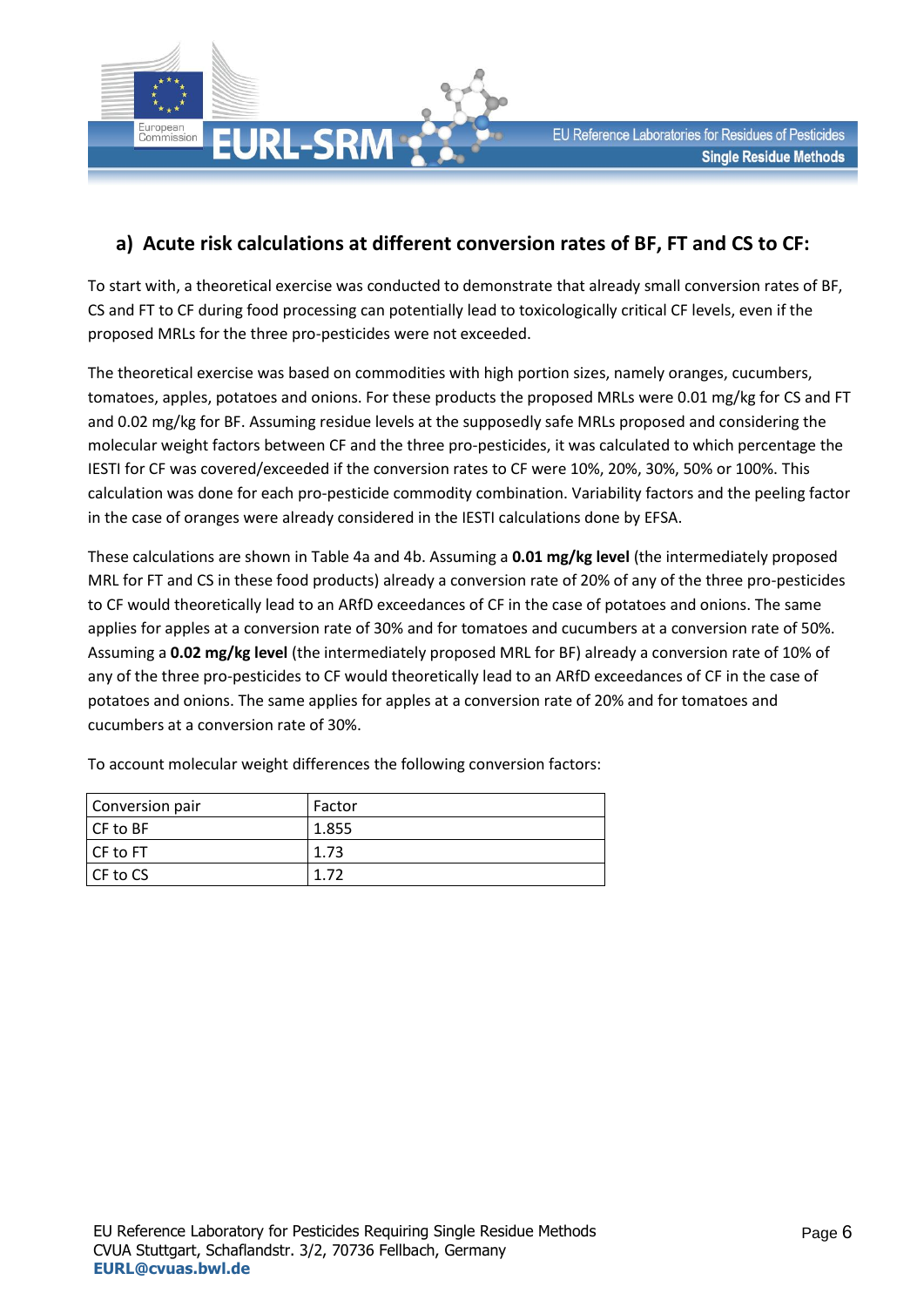

**Table 4: Theoretical calculation of Acute Risks associated with the conversion of CS, BF or FT to CF during processing assuming different conversion rates. Pesticide/ Commodity/ Conversion rate – combinations where the IESTI (100% ARfD coverage) is exceeded are highlighted in red.**

| <b>Theoretical</b><br><b>Conversion</b><br>rate | Parent       | <b>Resulting Carbofuran</b><br>from 10 ppb parent<br>[ppb] | <b>Oranges</b> | Tomatoes+<br><b>Cuccumbers</b> | <b>Apples</b> | <b>Potatoes</b> | <b>Onions</b> |
|-------------------------------------------------|--------------|------------------------------------------------------------|----------------|--------------------------------|---------------|-----------------|---------------|
|                                                 | Carbosulfan  | 5.81                                                       | 35             | 227                            | 378           | 599             | 616           |
| 100%                                            | Benfuracarb  | 5.38                                                       | 32             | 210                            | 349           | 554             | 570           |
|                                                 | Furathiocarb | 5.78                                                       | 35             | 225                            | 376           | 595             | 613           |
|                                                 |              |                                                            |                |                                |               |                 |               |
|                                                 | Carbosulfan  | 2.91                                                       | 17             | 113                            | 189           | 299             | 308           |
| 50%                                             | Benfuracarb  | 2.69                                                       | 16             | 105                            | 175           | 277             | 285           |
|                                                 | Furathiocarb | 2.89                                                       | 17             | 113                            | 188           | 298             | 306           |
|                                                 |              |                                                            |                |                                |               |                 |               |
|                                                 | Carbosulfan  | 1.74                                                       | 68<br>10       |                                | 113           | 180             | 185           |
| 30%                                             | Benfuracarb  | 1.61                                                       | 10             | 63                             | 105           | 166             | 171           |
|                                                 | Furathiocarb | 1.73                                                       | 10             | 68                             | 113           | 179             | 184           |
|                                                 |              |                                                            |                |                                |               |                 |               |
|                                                 | Carbosulfan  | 1.16                                                       | $\overline{7}$ | 45                             | 76            | 120             | 123           |
| 20%                                             | Benfuracarb  | 1.08                                                       | 6              | 42                             | 70            | 111             | 114           |
|                                                 | Furathiocarb | 1.16                                                       | 7              | 45                             | 75            | 119             | 123           |
|                                                 |              |                                                            |                |                                |               |                 |               |
|                                                 | Carbosulfan  | 0.581                                                      | 3              | 23                             | 38            | 60              | 62            |
| 10%                                             | Benfuracarb  | 0.538                                                      | 3              | 21                             | 35            | 55              | 57            |
|                                                 | Furathiocarb | 0.578                                                      | 3              | 23                             | 38            | 60              | 61            |

### **a) Assuming the initial level of CS, BF or FT as being 0.01 mg/kg**

#### **b) Assuming the initial level of CS, BF or FT as being 0.02 mg/kg**

| Theoretical<br><b>Conversion</b><br>Irate | Parent       | <b>Resulting Carbofuran</b><br>from 20 ppb parent Oranges<br>[ppb] |                | Tomatoes+<br><b>Cuccumbers</b> | <b>Apples</b> | <b>Potatoes</b> | <b>Onions</b> |
|-------------------------------------------|--------------|--------------------------------------------------------------------|----------------|--------------------------------|---------------|-----------------|---------------|
|                                           | Carbosulfan  | 11.63                                                              | 70             | 453                            | 756           | 1198            | 1233          |
| 100%                                      | Benfuracarb  | 10.75                                                              | 65             | 419                            | 699           | 1108            | 1140          |
|                                           | Furathiocarb | 11.56                                                              | 69             | 451                            | 751           | 1191            | 1225          |
|                                           |              |                                                                    |                |                                |               |                 |               |
|                                           | Carbosulfan  | 5.81                                                               | 35             | 227                            | 378           | 599             | 616           |
| 50%                                       | Benfuracarb  | 5.38                                                               | 32             | 210                            | 349           | 554             | 570           |
|                                           | Furathiocarb | 5.78                                                               | 35             | 225                            | 376           | 595             | 613           |
|                                           |              |                                                                    |                |                                |               |                 |               |
|                                           | Carbosulfan  | 3.49                                                               | 21             | 136                            | 227           | 359             | 370           |
| 30%                                       | Benfuracarb  | 3.23                                                               | 19             | 126                            | 210           | 332             | 342           |
|                                           | Furathiocarb | 3.47                                                               | 21             | 135                            | 225           | 357             | 368           |
|                                           |              |                                                                    |                |                                |               |                 |               |
|                                           | Carbosulfan  | 2.33                                                               | 14             | 91                             | 151           | 240             | 247           |
| 20%                                       | Benfuracarb  | 2.15                                                               | 13             | 84                             | 140           | 222             | 228           |
|                                           | Furathiocarb | 2.31                                                               | 14             | 90                             | 150           | 238             | 245           |
|                                           |              |                                                                    |                |                                |               |                 |               |
|                                           | Carbosulfan  | 1.163                                                              | $\overline{7}$ | 45<br>76                       |               | 120             | 123           |
| 10%                                       | Benfuracarb  | 1.075                                                              | 6              | 42                             | 70            | 111             | 114           |
|                                           | Furathiocarb | 1.156                                                              | $\overline{7}$ | 45                             | 75            | 119             | 123           |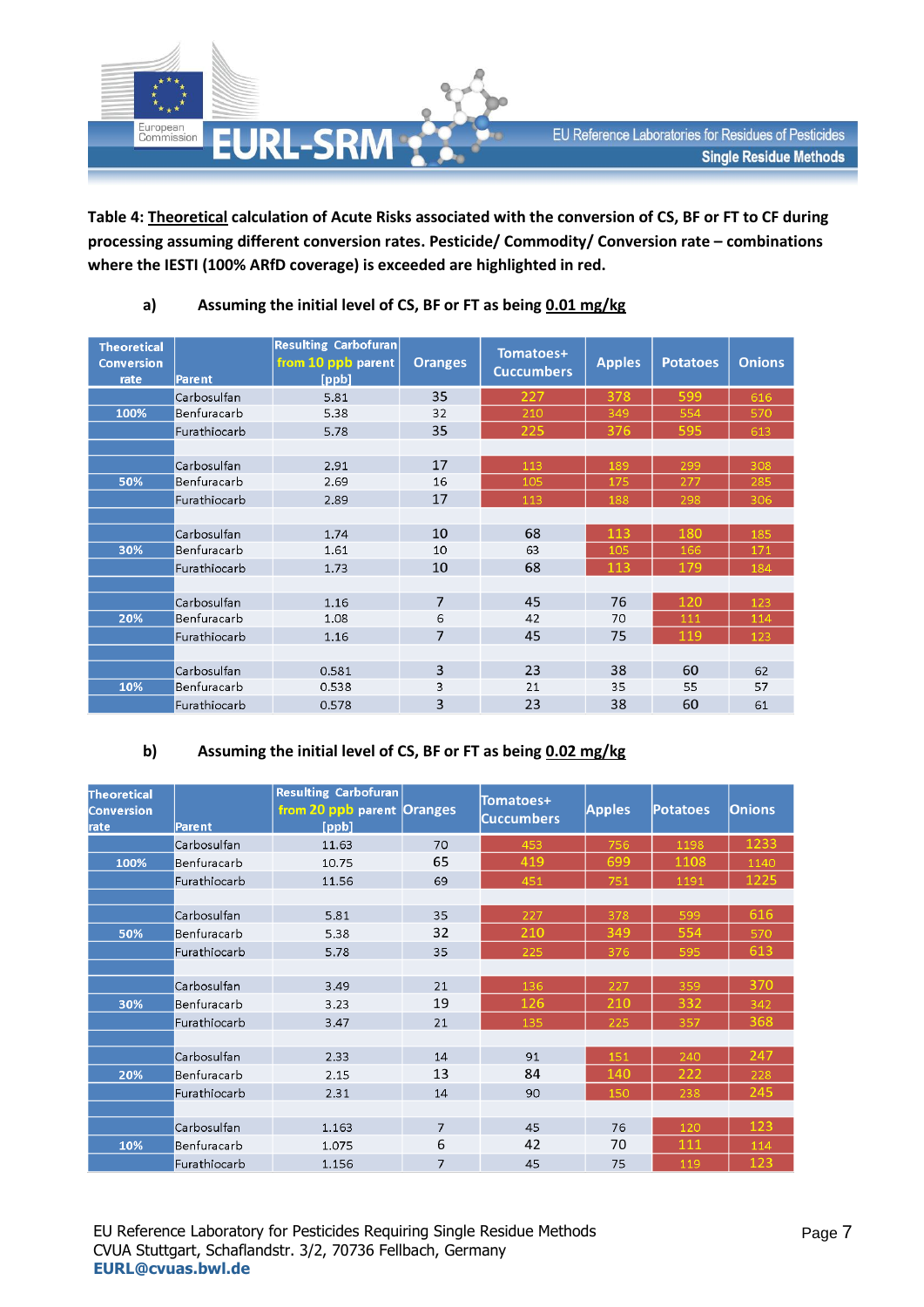

## **b) Conversion rates of BF, FT and CS to CF during simulated household processing**

A simple experiment was conducted to get a first idea of the behavior and conversion rates of CS, BF and FT to CF in processed food items. Two different scenarios were chosen:

- i. Finely sliced cucumbers left standing for 4h at RT
- ii. Grated apple, slightly sprinkled with lemon juice and left standing for 4h at RT

CF, BF and FT were separately spiked at levels representing their proposed MRLs in apples and cucumbers and the CF generated was determined using a procedure that minimizes degradation of CS, BF and FT (QuEChERS with no acidification following dSPE cleanup with PSA sorbent). The conversion rates observed for each compound are shown in Table 4. For BF and CS the CF levels generated within the 4 hours storage clearly exceeded the toxicologically critical threshold. Same applies for CS in the case of apple. Interestingly, despite the higher pH, conversion in cucumbers was more pronounced than in apples. Also conversion rates of FT were higher than of BF and CS, which is in contrast to the observations made during extraction and extract storage, where FT was significantly more stable than BF and CS. This suggests an enzymatically assisted decomposition.

#### **Table 5: Observed conversion rates of CS, BF and FT to CF in two different household processing scenarios; a) Finely sliced cucumbers left standing for 4h at RT; and**

**b) Grated apple, slightly acidified with lemon and left standing for 4h at RT** 

**and calculation of the acute risks associated with the released CF in case CS, BF and FT were present at levels corresponding to their MRLs**

|                  | <b>Carbosulfan</b><br>(CS)                                   |                                                         | <b>Benfuracarb</b><br>(BF)                               |                                                           | <b>Furathiocarb</b><br>(FT)                              |                                                           | <b>MRLs</b><br>CF   | 100%<br><b>ARfD</b><br>(IESTI) |
|------------------|--------------------------------------------------------------|---------------------------------------------------------|----------------------------------------------------------|-----------------------------------------------------------|----------------------------------------------------------|-----------------------------------------------------------|---------------------|--------------------------------|
|                  | Experimentally<br>determined<br>conversion<br>rate to CF     | 10 μg/kg $*$<br>CS will<br>covert to<br>$x \mu g/kg CF$ | Experimentally<br>determined<br>conversion<br>rate to CF | $20 \mu g/kg*$<br>BF will<br>covert to<br>$x \mu g/kg CF$ | Experimentally<br>determined<br>conversion<br>rate to CF | $10 \mu g/kg*$<br>FT will<br>covert to<br>$x \mu g/kg CF$ | $\mu$ g/kg<br>(ppb) | µg/kg<br>(ppb)                 |
| <b>Apple</b>     | 33%                                                          | 1.94                                                    | 27%                                                      | 2.88                                                      | 48%                                                      | 2.75                                                      | 1                   | 1.54                           |
| <b>Cuccumber</b> | 5%                                                           | 0.27                                                    | 43%                                                      | 4.62                                                      | 76%                                                      | 4.37                                                      | $\overline{2}$      | 2.56                           |
|                  | *Concentrations corresponding to intermediately proposed MRL |                                                         |                                                          |                                                           |                                                          |                                                           |                     |                                |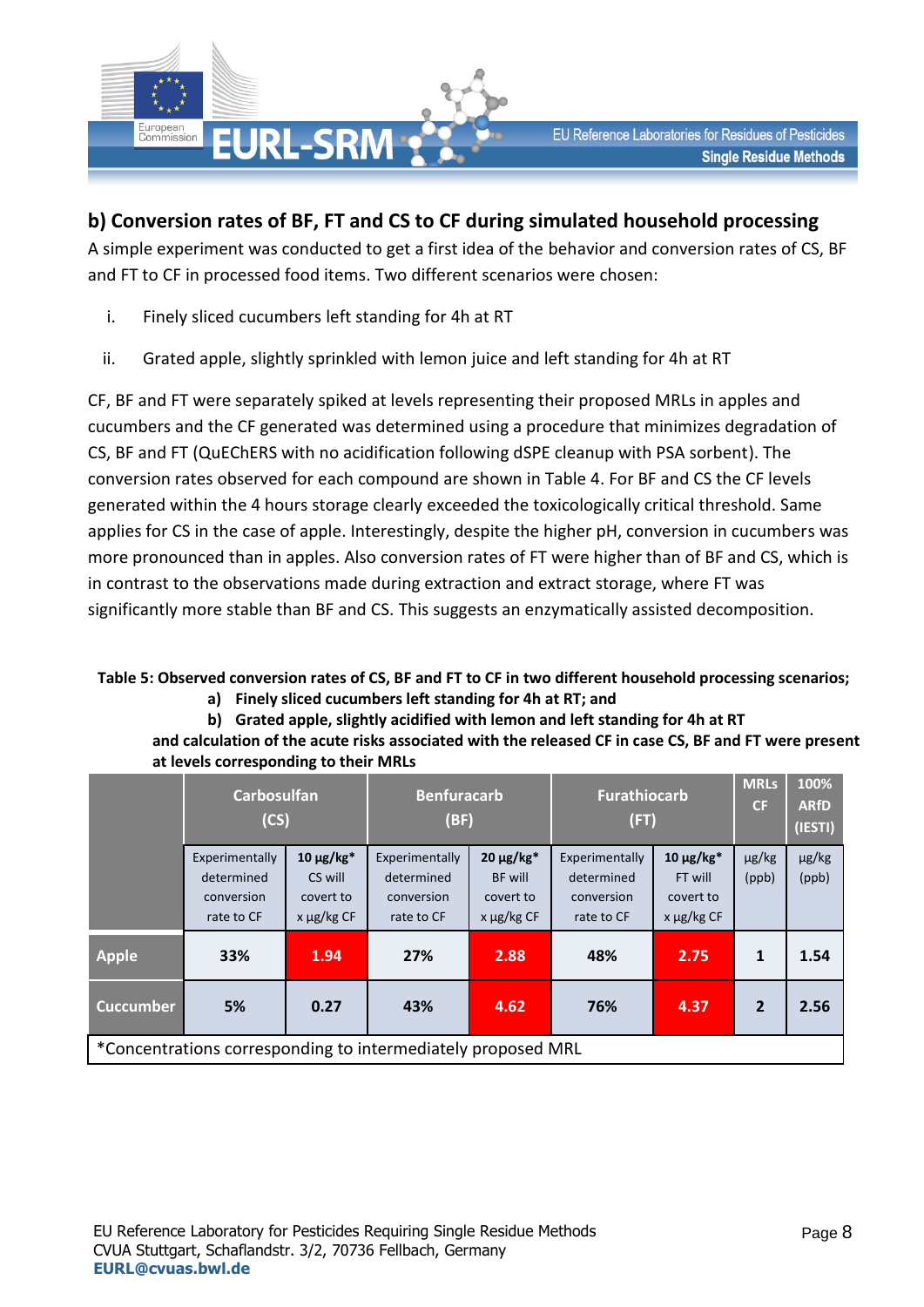

## **c) Recoveries of BF, CS, and FT using EN-15662**

Separate recovery experiments of BF, CS and FT in cucumber and orange juice were conducted using the QuEChERS method (EN 15662) with a 15 min first extraction step. The commodities were spiked at 0.1 mg/kg using standard solutions of FT, CS and BF in pure acetonitrile. These were shown to contain some CF as follows: The FT solution contained 0.2% CF (expressed as FT); the CS solution 0.9% CF (expressed as CS); and the BF solution 5% CF (expressed as BF). For the sake of simplicity the deviations in the initial concentration of the parents and CF were disregarded in the following calculations.

The QuEChERS extracts were analyzed either directly or following dSPE with MgSO4/PSA without acidification (as proposed in EN15662).

i. Analysis from raw QuEChERS extracts

By the time of the measurement of the raw orange juice extracts (4h after extraction) BF parent practically disappeared and CS dropped by >90%. By the time of the measurement of the raw cucumber extracts (2h after extraction), BF parent dropped by 85% within 2h and by 95% within 3h whereas CS dropped by 44% within 2h and by 60% within 3h. FT was quite stable with CF corresponding to ca 0.6 % FT being formed in raw cucumber extracts within 3-4 h and to ca. 1% in raw orange juice extracts within 6h.

The decline of BF and CS concentration was, however, not accompanied by a proportional increase of CF. Apparently due to the formation of **intermediate products** the formation of CF was considerably delayed. Interestingly, and although the degradation rates in orange juice extracts were higher than in cucumber extracts the formation rate of CF in cucumber was less delayed than in orange juice extracts. As a result the summed recovery of BF / CS plus CF in the case of orange juice extracts was much lower (ca. 30% for BF and ca. 40% for CS) compared to cucumber extracts (ca. 90% for BF and ca. 95% for CS).

Similar observations were made when injecting standard solutions of BF and CS based on blank raw extracts of orange juice and cucumber. In the solutions based on **orange-juice** BF losses within 3 h after preparation were already >99% with only 30% of the original BF being converted to CF. CS losses were 83% with only 28% being converted to CF. In the solutions based on **cucumber** raw extract BF losses within 3 h were as high as 71% with 50% of the original BF being converted to CF and CS losses were 39% with 26% being converted to CF.

Overall these results indicate that measurement of BF and CS from raw extracts is critical. Losses occur both during extraction and storage of the extracts in vials with the latter factor contributing more, especially if measurement is delayed.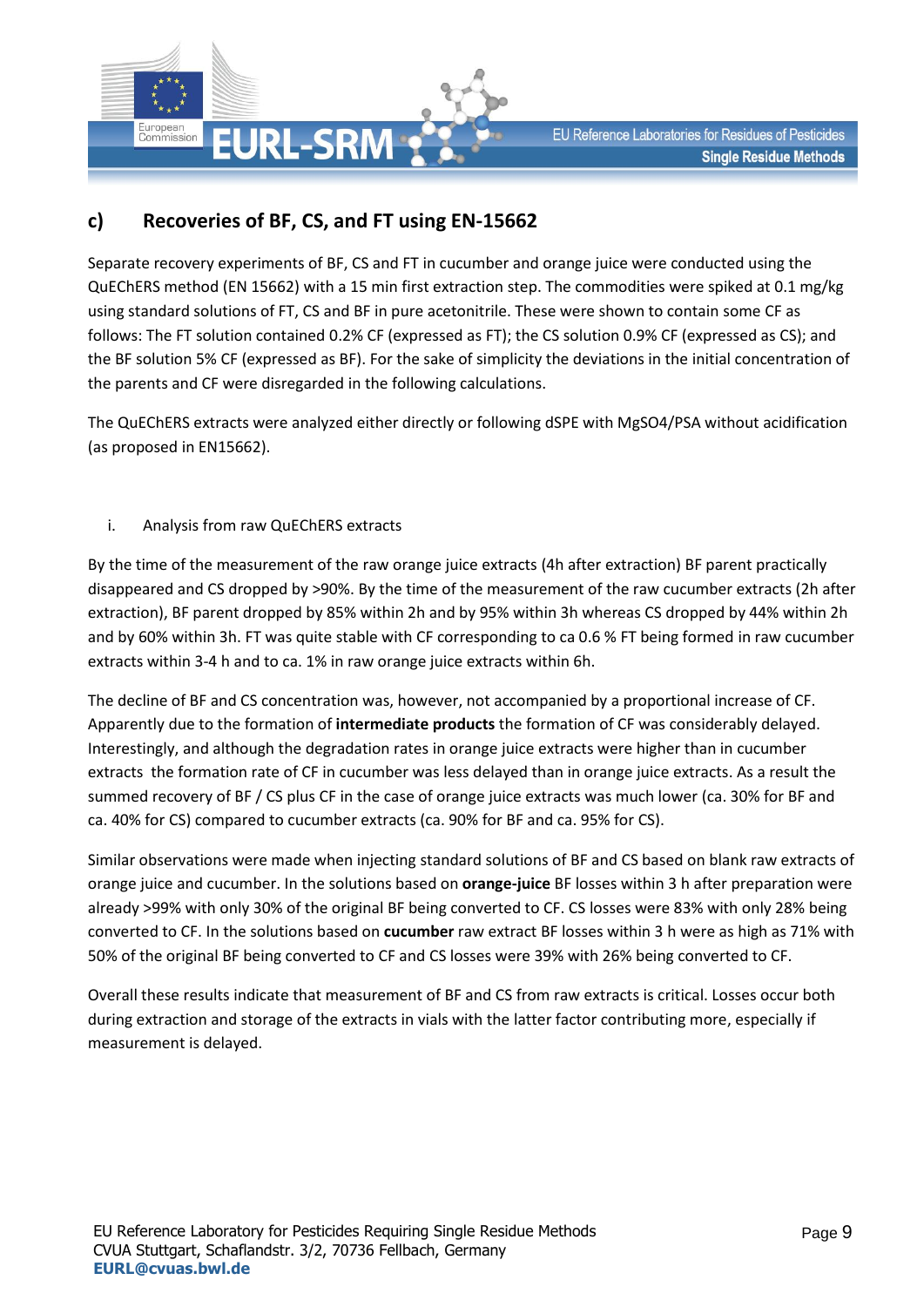

### **Table 6: Recovery experiments for BF, CS, FT with analysis of CF, BF, CS and FT in QuEChERS RAW Extracts (Calibration in pure acetonitrile)**

| <b>Spiked at</b>                     | #              | <b>Time</b><br>elapsed                             | <b>Cucumber</b>     |                                     |            | <b>Time</b><br>elapsed                    | <b>Orange juice</b> |                                     |            |
|--------------------------------------|----------------|----------------------------------------------------|---------------------|-------------------------------------|------------|-------------------------------------------|---------------------|-------------------------------------|------------|
| $0.1 \text{ mg/kg}$<br>to the matrix |                | <i>(between)</i><br>extraction and<br>measurement) | %<br>parent<br>left | % CF formed<br>(expr. as<br>parent) | <b>Sum</b> | (between<br>extraction and<br>measurement | %<br>parent<br>left | % CF formed<br>(expr. as<br>parent) | <b>Sum</b> |
|                                      | $\mathbf{1}$   | 2 <sub>h</sub>                                     | 15                  | 70                                  | 85         | 4 h                                       | 0.1                 | 30                                  | 30         |
| <b>BENFURACARB</b>                   | 2              | 2.5h                                               | 14                  | 73                                  | 87         | 5 <sub>h</sub>                            | 0.0                 | 30                                  | 30         |
| (BF)                                 | 3              | 3 <sub>h</sub>                                     | 5                   | 87                                  | 93         | 5.5h                                      | 0.0                 | 33                                  | 33         |
|                                      | ø              |                                                    | 11                  | 77                                  | 88         |                                           | 0.03                | 31                                  | 31         |
|                                      |                |                                                    |                     |                                     |            |                                           |                     |                                     |            |
|                                      | 1              | 2 <sub>h</sub>                                     | 56                  | 34                                  | 90         | 4 h                                       | 9                   | 33                                  | 42         |
| <b>CARBOSULFAN</b>                   | $\overline{2}$ | 2.5h                                               | 43                  | 53                                  | 96         | 5 <sub>h</sub>                            | 6                   | 35                                  | 41         |
| (CS)                                 | 3              | 3 <sub>h</sub>                                     | 40                  | 59                                  | 99         | 5.5h                                      | 5                   | 36                                  | 40         |
|                                      | ø              |                                                    | 46                  | 49                                  | 95         |                                           | $\overline{7}$      | 35                                  | 41         |
|                                      |                |                                                    |                     |                                     |            |                                           |                     |                                     |            |
| <b>FURATHIOCARB</b><br>(FT)          | 1              | 2.5h                                               | 95                  | 0.5                                 | 96         | 4.5h                                      | 104                 | 0.9                                 | 105        |
|                                      | $\overline{2}$ | 3 <sub>h</sub>                                     | 96                  | 0.6                                 | 99         | 5.5h                                      | 101                 | $\mathbf{1}$                        | 102        |
|                                      | 3              | 3.5h                                               | 99                  | 0.6                                 | 100        | 6h                                        | 103                 | 0.9                                 | 104        |
|                                      | ø              |                                                    | 98                  | 0.6                                 | 98         |                                           | 103                 | 0.9                                 | 104        |

ii. Analysis from QuEChERS extracts following dSPE with MgSO<sub>4</sub> /PSA without acidification

The extracts of the recovery experiment described above were thus additionally injected following dSPE cleanup (with MgSO<sub>4</sub> /PSA) and no acidification afterwards (in the following abbreviated as CNA extracts = Cleaned-up but Not Acidified). This procedure is recommended in the EN 15662 (QuEChERS standard) for CS, BF and FT (at that time these compounds were separately regulated). Cleanup with PSA causes the pH to rise and reduces degradation. The pH of the extracts in the case of cucumbers was 7.6.

To check the stability of BF, CS and FT during the storage of CNA extracts (following dSPE with PSA, without acidification) standard solutions based on blank CNA-extracts orange juice and cucumber extracts were prepared. In the case of **cucumbers** CNA extracts spiked with CS, the levels of CF increased from ca 1% (level in the acetonitrile working standard) to ca. 3% (expressed as CS) within 8h. In extracts spiked with BF the CF levels increased from 5% to ca 11 % (expressed as BF). In the case of **orange juice** CNA extracts spiked with CS, the levels of CF increased from ca 1% to ca. 2% (expressed as BF) within 11h. In extracts spiked with BF the CF levels increased from 5% to ca 8 % (expressed as BF). In all cases losses of the parents were minor.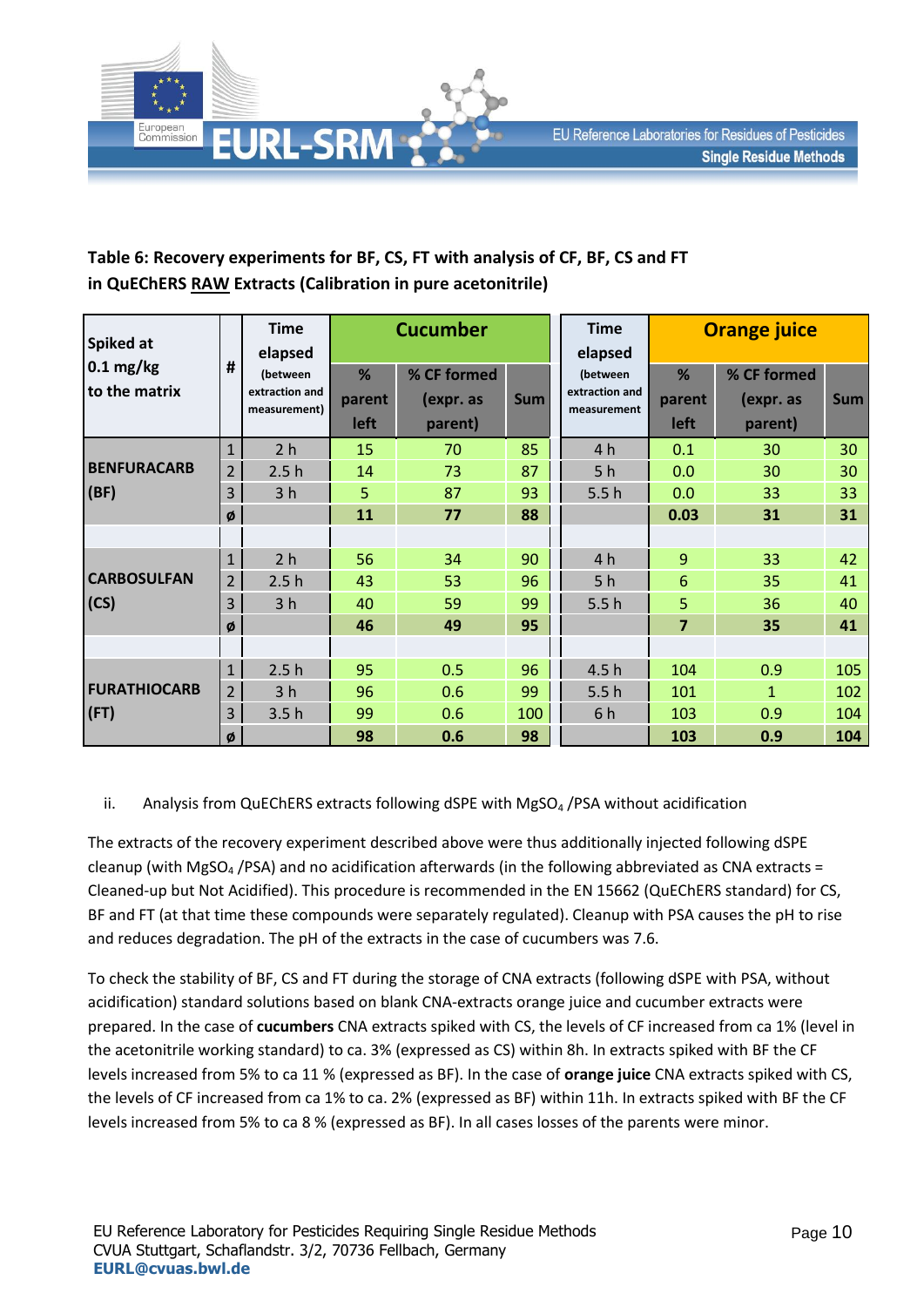

This indicates that following cleanup with PSA degradation of BF and CS slows down considerably. This measure will however not compensate the losses during the extraction procedure.

Analysis of CNA-extracts of the recovery studies showed considerably higher losses (see Table 7), indicating that they mostly occurred prior to cleanup with PSA. In the case of **cucumbers** losses of BF ranged between 25- 30%, with the CF levels rising to ca. 30% (expressed as BF). Deducting losses of ca. 5% which occurred during the storage of CNA-extracts (over 9-10 hours) the BF losses actually occurring during the extraction step were expectedly in the range of ca. 20-25%. CS losses under the same conditions were in the range of 15 % increasing to ca 25%. In the case of **orange juice** BF losses were in the range of 45-55% with most of them occurring during the extraction step. The CF formed was in the range of 35% (expressed as BF). CS losses ranged around 25% with ca. 20% CF being formed (expressed as BF). CS losses under the same conditions were in the range of 15 % (expressed as CS). Employing the orange juice samples for extraction at room temperature, BF losses increased further by ca. 10% as CS-losses by ca. 7%.

### **Table 7: Recovery experiments for BF, CS, FT with analysis of CF, BF, CS and FT in QuEChERS Extracts following dSPE-cleanup with PSA and no acidification (Calibration in pure acetonitrile)**

| Spiked at                            | #              | <b>Time</b>                                           | <b>Cucumber</b>     |                                     |            | <b>Time</b><br>elapsed                     | <b>Orange juice</b> |                                     |            |
|--------------------------------------|----------------|-------------------------------------------------------|---------------------|-------------------------------------|------------|--------------------------------------------|---------------------|-------------------------------------|------------|
| $0.1 \text{ mg/kg}$<br>to the matrix |                | elapsed<br>(between<br>extraction and<br>measurement) | %<br>parent<br>left | % CF formed<br>(expr. as<br>parent) | <b>Sum</b> | (between<br>extraction and<br>measurement) | %<br>parent<br>left | % CF formed<br>(expr. as<br>parent) | <b>Sum</b> |
|                                      | $\mathbf{1}$   | 9 <sub>h</sub>                                        | 75                  | 27                                  | 102        | 11.5h                                      | 46                  | 36                                  | 82         |
| <b>BENFURACARB</b>                   | 2              | 9.5h                                                  | 69                  | 28                                  | 98         | 12.5h                                      | 53                  | 36                                  | 89         |
| (BF)                                 | 3              | 10 <sub>h</sub>                                       | 76                  | 34                                  | 110        | 13h                                        | 48                  | 37                                  | 85         |
|                                      | ø              |                                                       | 73                  | 30                                  | 103        |                                            | 49                  | 36                                  | 85         |
|                                      |                |                                                       |                     |                                     |            |                                            |                     |                                     |            |
|                                      | $\mathbf{1}$   | 9 <sub>h</sub>                                        | 91                  | 10                                  | 100        | 11.5 h                                     | 74                  | 20                                  | 94         |
| <b>CARBOSULFAN</b>                   | 2              | 9.5h                                                  | 85                  | 13                                  | 97         | 12.5h                                      | 73                  | 20                                  | 93         |
| (CS)                                 | 3              | 10 <sub>h</sub>                                       | 82                  | 12                                  | 95         | 13h                                        | 72                  | 19                                  | 91         |
|                                      | ø              |                                                       | 86                  | 12                                  | 97         |                                            | 73                  | 20                                  | 93         |
|                                      |                |                                                       |                     |                                     |            |                                            |                     |                                     |            |
|                                      | 1              | 9,5h                                                  | 100                 | 0.5                                 | 101        | 12                                         | 95                  | 1.2                                 | 96         |
| <b>FURATHIOCARB</b>                  | $\overline{2}$ | 10 <sub>h</sub>                                       | 101                 | 0.6                                 | 102        | 13                                         | 94                  | 1.2                                 | 95         |
| (FT)                                 | 3              | 10.5 <sub>h</sub>                                     | 104                 | 0.5                                 | 105        | 13.5                                       | 97                  | 1.3                                 | 98         |
|                                      | Ø              |                                                       | 102                 | 0.5                                 | 103        |                                            | 101                 | 1.2                                 | 102        |

Overall these results indicate that the analysis of BF and CS using QuEChERS is critical especially in the case of acidic samples. When analyzing raw extracts the main part of the losses occurs during the waiting time between extraction and measurement. Under acidic conditions the formation of CF is delayed leading to reduced summed recoveries. In a routine analysis (e.g. for screening) this could lead to underestimations or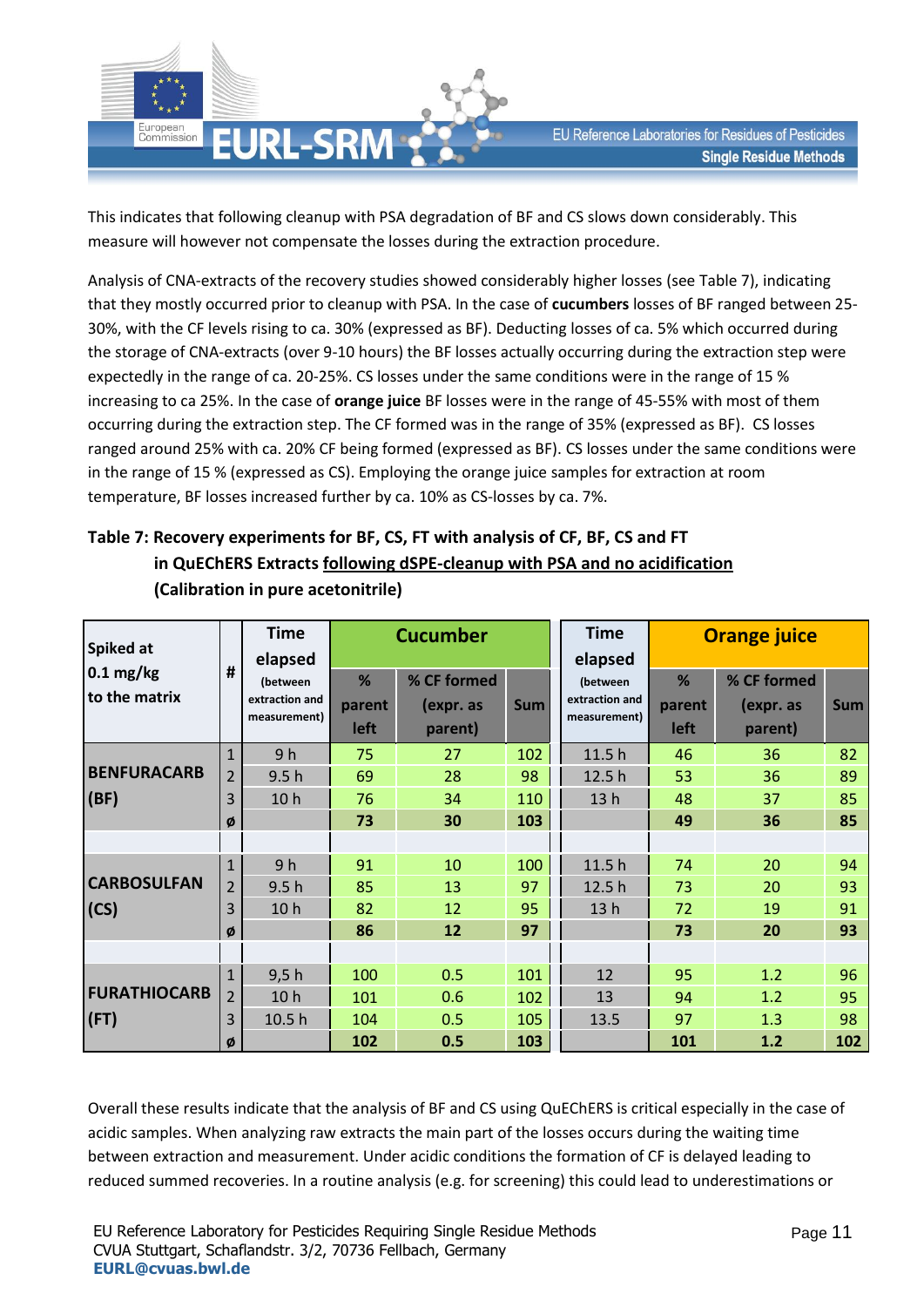

even false negative results. When CNA-extracts are measured losses occurring during the extraction step play the main role. Recovery rates of the parents are acceptable and the conversion rates of BF and CS are increased. Thus, in theory, summed analysis of the CS or BF plus CF is possible. Given the very low MRLs conversion of the parents to CF is however preferred. FT proved to be very stable in both raw extracts experiencing practically no losses.

## **d) Conversion of BF, FT and CS to CF in QuEChERS extracts of different pH**

In order to study how CS, BF and FT behave in extracts having different pH, different types of extracts were prepared as follows, spiked and analyzed by LC-MS/MS after certain time intervals.

- a) Raw extracts (pH  $\sim$  4 for cucumbers and pH  $\sim$  3.6 for oranges)
- b) Raw extracts slightly acidified with 50 $\mu$ L of 5% formic acid in ACN (pH ~3.2 for cucumbers)
- c) Raw extracts strongly acidified with 10 $\mu$ L of 99% formic acid (pH ~2.5<sup>6</sup> for cucumbers and oranges)
- d) Extracts after cleanup with PSA but not acidified ("CNA extract"; pH 7.6 for cucumbers)
- e) "CNA extracts" acidified 10 $\mu$ L of 5% formic acid (10%) ( $pH \sim 4$  for cucumber and ca. 4.4 for orange)
- f) "CNA extracts" after adding  $10\mu$ L of 25% ammonia (pH  $\sim$  9.7 for cucumber and ca. 9.4 for orange)
- g) Raw extracts acidified with 10  $\mu$ L H<sub>2</sub>SO<sub>4</sub>

#### a) Raw QuEChERS extracts (pH:~4 for cucumbers and pH:~3.6 for oranges)

Raw QuEChERS extracts of cucumbers (pH ~4.0) and oranges (pH ~3.6) were separately spiked with BF, CS or FT and left standing at room temperature determining at certain time intervals a) the residual parent compounds; and b) the conversion rate to CF. After ensuring that matrix effects do not affect measurement, calibration solutions for CF, BF, FT and CS in pure acetonitrile were used. These were prepared by appropriately diluting the spiking solutions and were found to contain either non-measurable or very insignificant levels of CF. Already within the few minutes (0h) after spiking the extracts, CS losses were in the order of 20%. After 2h CS and BF dropped by 67% and 40% respectively in cucumber extract and by 90% and 52% respectively in the more acidic orange extract. After 18h no BF was left in any of the extracts whereas CS dropped to 8% in cucumber extract and 1% in orange extracts. As in the previous experiment the degradation rate did not correlate with the formation of CF, indicating that certain intermediate products are formed. After 18h, conversion yields of BF to CF in the cucumber extract were only 50% rising to 83% after 6 days. In orange extracts the conversion rates of BF to CF were 37% after 18h and 61% after 6 days. Similar observations were made for CS with conversion rates to CF after 6 days reaching 85% in cucumber and 64% in orange extracts. FT proved to be resistant to hydrolysis in raw QuEChERS extracts, with very minor losses being noticed even after 6 days of extract storage.

**.** 

<sup>6</sup> pH values as measured with a pH electrode

EU Reference Laboratory for Pesticides Requiring Single Residue Methods CVUA Stuttgart, Schaflandstr. 3/2, 70736 Fellbach, Germany **[EURL@cvuas.bwl.de](mailto:CRL@cvuas.bwl.de)**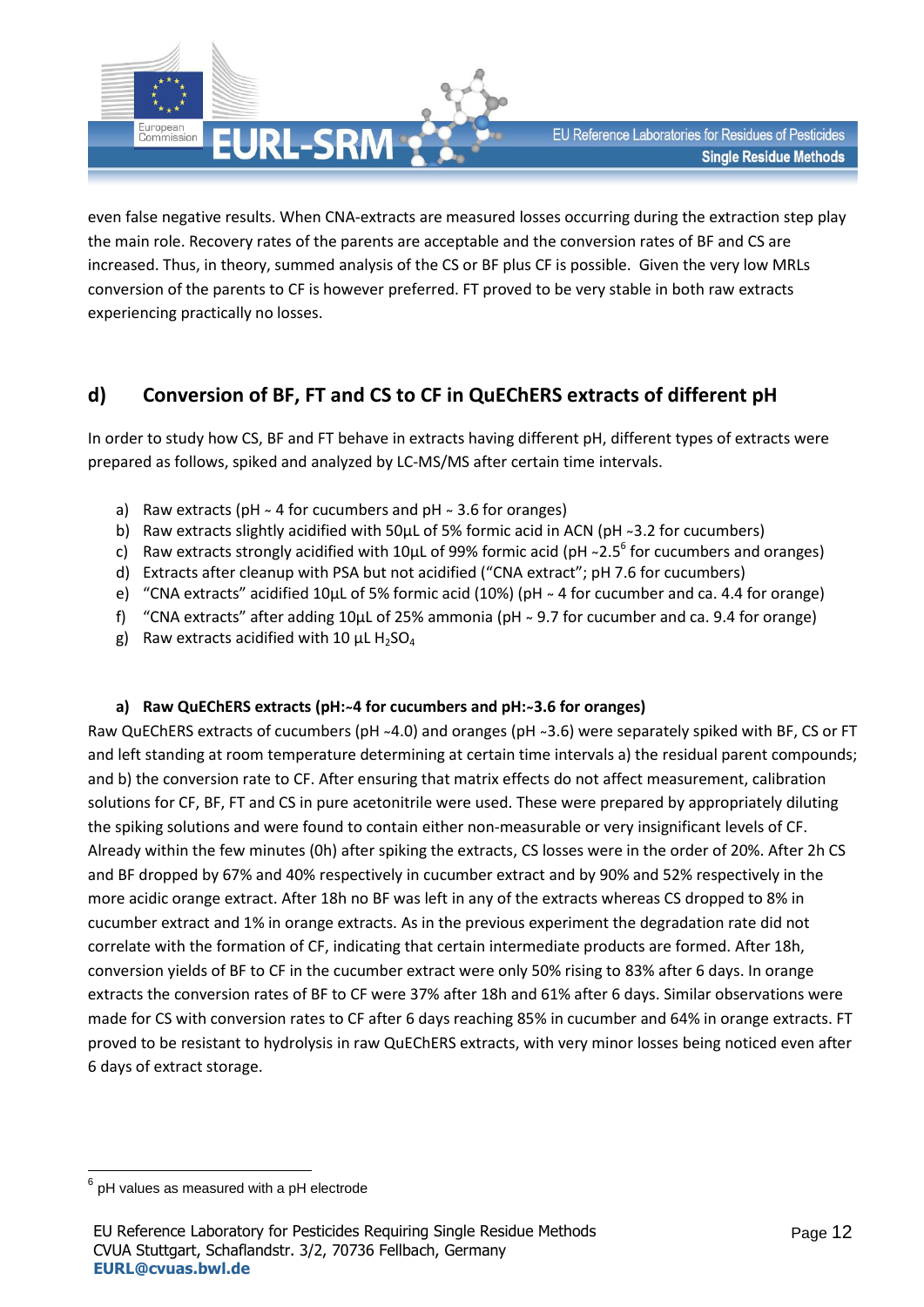



#### **b) Raw extracts acidified with 10 µL 99% formic acid (pH ̴2.5 for cucumbers and oranges)**

The strongly acidified raw QuEChERS extracts were separately spiked with BF and CS and measured after 2 hours. In both cucumber and orange extracts BF and CS disappeared after two hours. Conversion rate of BF and CS to CF was quantitative in cucumber but only ca. 60% in oranges for both CS and BF.

#### **c) Raw extracts acidified with 50 µL of 5% formic acid in ACN (pH ̴3.2 for cucumbers)**

The slightly acidified raw QuEChERS extracts were separately spiked with BF, CS and FT and measured after 6 hours and 5 days. FT remained stable. In both cucumber and orange extracts BF and CS disappeared after 6 hours. After 6 hours the conversion rate to CF was ca 90% in the case of BF and ca. 85% in the case of CS. After 5 days both the conversion rate was quantitative in both cases.

#### **d) Extracts after cleanup with PSA but not acidified ("CNA extract"; pH ̴7.6 for cucumbers)**  The CNA extracts were separately spiked with BF, CS and FT and measured after 5d. All compounds were stable.

**e) "CNA extracts" acidified 10 µL of 5% formic acid (10%) (pH ̴ 4 for cucumber and ̴4.4 for orange)**  All three compounds were spiked (FT, BF and CS) and measured after 2 hours, 6 hours and 18 hours. FT remained stable. In cucumber BF dropped by ca 90% after 18 hours with the CF formed reaching only ca. 45% (expressed as BF). CS dropped by ca. 55% after 18 hours with the CF formed reaching only ca. 28% (expressed as CS). In oranges BF dropped by ca 80% after 18 hours with the CF formed reaching only ca. 14% (expressed as BF). CS dropped by ca. 40% after 18 hours with the CF formed reaching only ca. 9% (expressed as CS).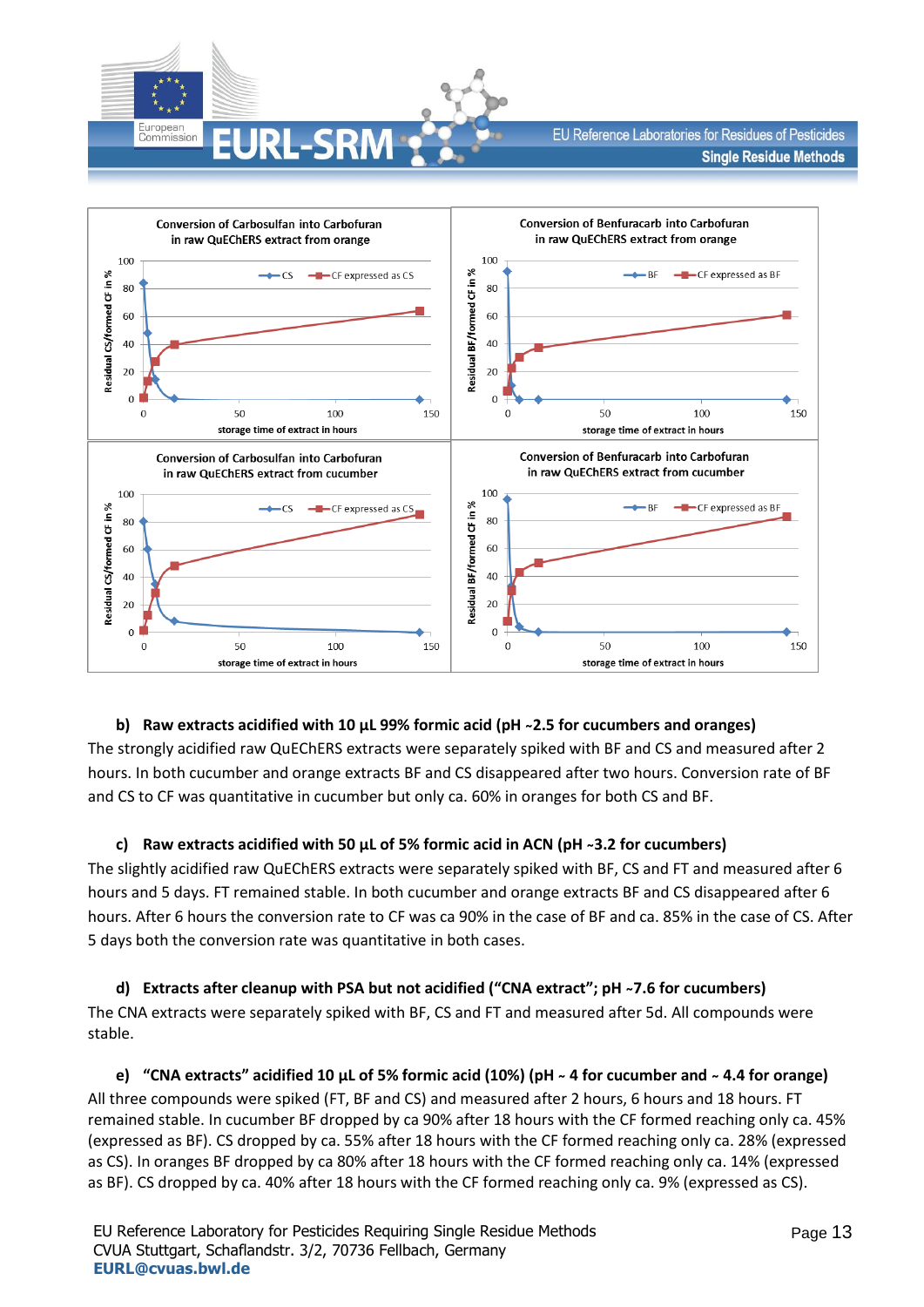

**f) "CNA extracts" after adding 10 µL of 25% ammoniac (pH ̴ 9.7 for cucumber and ca. 9.4 for orange)**  Only FT was spiked and remained stable over 2 days. In conclusion **Carbosulfan and Benfuracarb tend to rapidly degrade in acidic extracts with CF being formed with some delay** (formation of intermediate products). **Furathiocarb is quite stable at acidic as well as at alkaline conditions at room temperature.**

#### **g) Raw extracts acidified with 10 µL 5N H2SO4 and heated up**

Experiments b) and c) where acidification with formic acid was employed showed that hydrolysis of BF and CF to FT was possible with the formation of CF increasing with time and eventually becoming quantitative after some hours. FT, however proved to be much more resistant to acidic hydrolysis. It was thus decided applying elevated temperature during the acidic conversion in the QuEChERS extract.

When extending hydrolysis time to 6h no significant drop of CF was noticed indicating the CF is quite stable under these hydrolysis conditions.

| <b>Hydrolysis Time</b><br>at 80°C | Conversion rate to CF (expressed as BF or CS or FT) |     |           |  |  |  |  |  |
|-----------------------------------|-----------------------------------------------------|-----|-----------|--|--|--|--|--|
|                                   |                                                     |     |           |  |  |  |  |  |
| 2h                                | 104                                                 | 96  | 92        |  |  |  |  |  |
| 4h                                | 103                                                 | 96  | <b>QE</b> |  |  |  |  |  |
| 6h                                | 104                                                 | 102 |           |  |  |  |  |  |

Carbofuran phenol was shown not be formed at any significant levels. The use of Chlorpyrifos-D10 as internal standard is critical as it degrades under these hydrolysis conditions. The formation of 3,5,6-tricloropyridinol (TCPy) was observed. Carbofuran D3 is better suitable as IS.